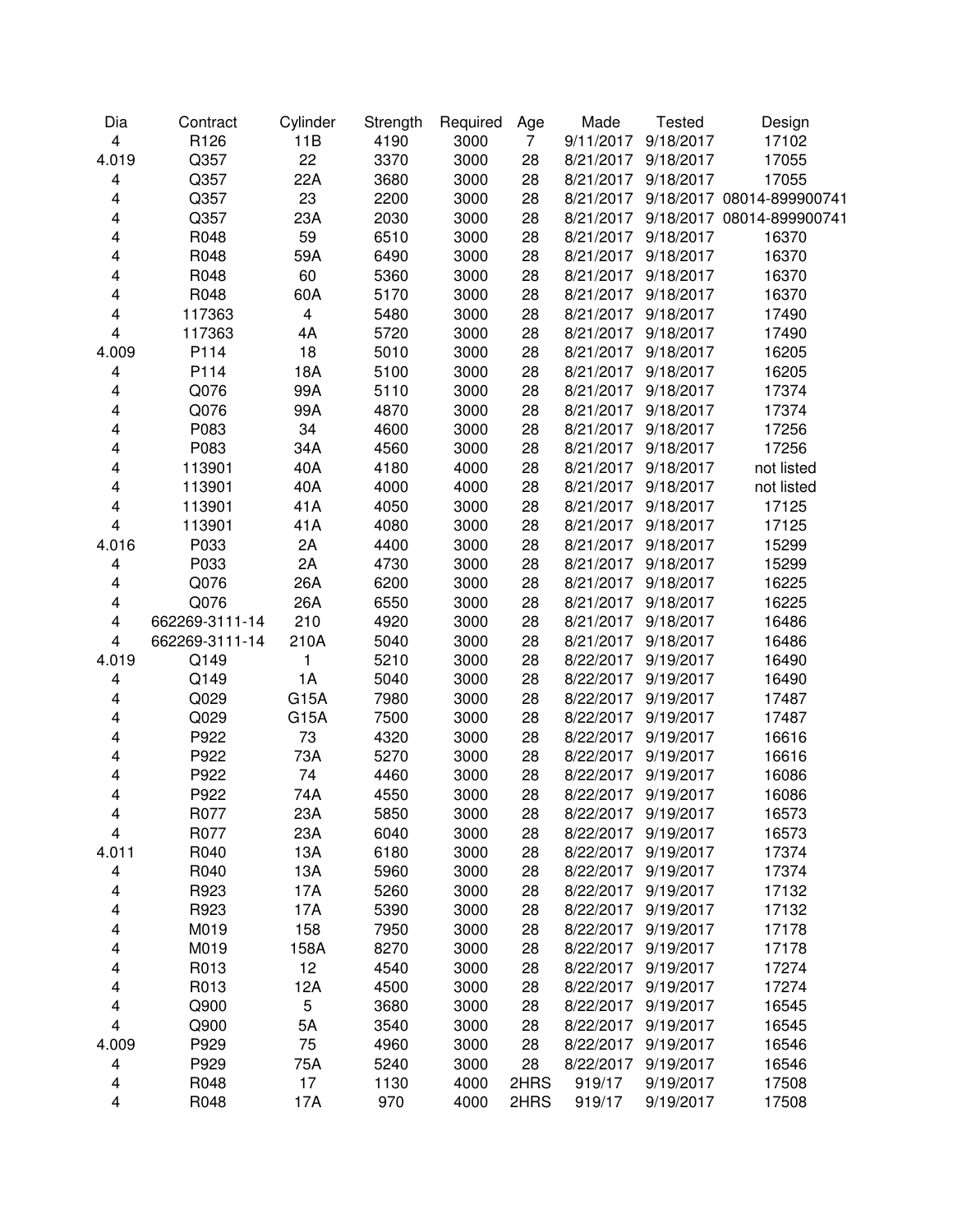| 4                            | R065             | 8      | 8180  | 3000       | 28   |           | 8/22/2017 9/19/2017 | 17322    |
|------------------------------|------------------|--------|-------|------------|------|-----------|---------------------|----------|
| $\overline{\mathbf{4}}$      | R065             | 8A     | 8130  | 3000       | 28   | 8/22/2017 | 9/19/2017           | 17322    |
| $\overline{\mathbf{4}}$      | 117363           | 5      | 5900  | 3000       | 28   | 8/22/2017 | 9/19/2017           | 17490    |
| $\overline{\mathbf{4}}$      | 117363           | 5A     | 5060  | 3000       | 28   | 8/22/2017 | 9/19/2017           | 17490    |
| 6.012                        | P247             | 182    | 5400  | 3000       | 28   | 8/22/2017 | 9/19/2017           | 17305    |
| 6                            | P247             | 182A   | 5150  | 3000       | 28   | 8/22/2017 | 9/19/2017           | 17305    |
| $\overline{\mathbf{4}}$      | N279             | 189    | 5030  | 3000       | 28   | 8/22/2017 | 9/19/2017           | 16667    |
| 4                            | N279             | 189A   | 5020  | 3000       | 28   | 8/22/2017 | 9/19/2017           | 16667    |
| 4                            | Q329             | 35     | 4960  | 3000       | 28   | 8/22/2017 | 9/19/2017           | 17181    |
| 4                            | Q329             | 35A    | 5160  | 3000       | 28   | 8/22/2017 | 9/19/2017           | 17181    |
| 6                            | P247             | 181    | 5230  | 3000       | 28   | 8/22/2017 | 9/19/2017           | 17305    |
| 6                            | P247             | 181A   | 5380  | 3000       | 28   | 8/22/2017 | 9/19/2017           | 17305    |
| 4                            | R048             | 18     | 4220  | 4000       | 4HRS | 9/19/2017 | 9/19/2017           | 17508    |
| 4                            | R048             | 18A    | 4320  | 4000       | 4HRS | 9/19/2017 | 9/19/2017           | 17508    |
| 4                            | P079             | 197    | 4380  | 3000       | 28   | 8/22/2017 | 9/19/2017           | 16627    |
| $\overline{\mathbf{4}}$      | P079             | 197A   | 4340  | 3000       | 28   | 8/22/2017 | 9/19/2017           | 16627    |
| 4.015                        | R072             | 10     | 3540  | 3000       | 28   | 8/22/2017 | 9/19/2017           | 11192    |
| 4                            | R072             | 10A    | 3410  | 3000       | 28   | 8/22/2017 | 9/19/2017           | 11192    |
| 4                            | P230             | 117ARK | 13130 | not listed | 28   | 8/22/2017 | 9/19/2017           | 15604    |
| 4                            | P230             | 117ARK | 13640 | not listed | 28   | 8/22/2017 | 9/19/2017           | 15604    |
| $\overline{\mathbf{4}}$      | N198             | 471    | 4300  | 3000       | 28   | 8/22/2017 | 9/19/2017           | 13034    |
| 4                            | N198             | 471A   | 4520  | 3000       | 28   | 8/22/2017 | 9/19/2017           | 13034    |
| 4                            | 107380           | 3A     | 5820  | 4000       | 28   | 8/22/2017 | 9/19/2017           | 400000KX |
| 4                            | 107380           | ЗA     | 5850  | 4000       | 28   | 8/22/2017 | 9/19/2017           | 400000KX |
| 4                            | Q030             | 126A   | 4740  | 3000       | 28   | 8/22/2017 | 9/19/2017           | 16455    |
| 4                            | Q030             | 126A   | 4870  | 3000       | 28   | 8/22/2017 | 9/19/2017           | 16455    |
| 4                            | 111351           | 21A    | 4280  | 3KSI       | 28   | 8/22/2017 | 9/19/2017           | 17291    |
| 4                            | 111351           | 21A    | 4210  | 3KSI       | 28   | 8/22/2017 | 9/19/2017           | 17291    |
| 4                            | R048             | 19     | 5080  | 4000       | 6HRS | 8/22/2017 | 9/19/2017           | 17508    |
| 4                            | R048             | 19A    | 5130  | 4000       | 6HRS | 8/22/2017 | 9/19/2017           | 17508    |
| 4                            | M950             | 593    | 5220  | 3000       | 28   | 8/22/2017 | 9/19/2017           | 15520    |
| 4                            | M950             | 593A   | 5220  | 3000       | 28   | 8/22/2017 | 9/19/2017           | 15520    |
| 4.015                        | M950             | 592    | 5300  | 3000       | 28   | 8/22/2017 | 9/19/2017           | 15520    |
| $\overline{\mathbf{4}}$      | M950             | 592A   | 5860  | 3000       | 28   | 8/22/2017 | 9/19/2017           | 15520    |
| 4                            | R096             | 5A     | 6170  | 3000       | 28   | 8/22/2017 | 9/19/2017           | 17357    |
| $\overline{\mathbf{4}}$      | R096             | 5A     | 6210  | 3000       | 28   | 8/22/2017 | 9/19/2017           | 17357    |
|                              | R147             | 1А     | 6200  | 3000       | 28   | 8/22/2017 | 9/19/2017           | 17510    |
| 4<br>$\overline{\mathbf{4}}$ | R <sub>147</sub> | 1A     | 6250  | 3000       | 28   | 8/22/2017 | 9/19/2017           | 17510    |
| 4.018                        | Q076             | 27A    | 7220  | 3000       | 28   | 8/22/2017 | 9/19/2017           | 16225    |
|                              | Q076             | 27A    | 7080  | 3000       | 28   | 8/22/2017 | 9/19/2017           | 16225    |
| 4                            | P261             | 123    | 4390  | 3000       | 28   | 8/22/2017 | 9/19/2017           |          |
| 4                            |                  | 123A   |       |            | 28   |           |                     | 14339    |
| 4                            | P261             |        | 4420  | 3000       |      | 8/22/2017 | 9/19/2017           | 14339    |
| 4                            | R048             | 20     | 5410  | 4000       | 8HRS | 919/17    | 9/19/2017           | 17508    |
| 4                            | R048             | 20A    | 5570  | 4000       | 8HRS | 919/17    | 9/19/2017           | 17508    |
| 4                            | Q373             | 6C     | 4210  | 3000       | 10   | 919/17    | 9/19/2017           | 16122    |
| 4                            | P114             | 19     | 5700  | 3000       | 28   | 88/23/17  | 9/20/2017           | 16205    |
| $\overline{\mathbf{4}}$      | P114             | 19A    | 5530  | 3000       | 28   | 88/23/17  | 9/20/2017           | 16205    |
| 4.014                        | N383             | 44     | 6350  | 3000       | 28   | 88/23/17  | 9/20/2017           | 16669    |
| 4                            | N383             | 44A    | 6640  | 3000       | 28   | 88/23/17  | 9/20/2017           | 16669    |
| $\overline{\mathbf{4}}$      | Q329             | 36     | 5550  | 3000       | 28   | 88/23/17  | 9/20/2017           | 17181    |
| $\overline{\mathbf{4}}$      | Q329             | 36A    | 5630  | 3000       | 28   | 88/23/17  | 9/20/2017           | 17181    |
| 4                            | 117363           | 6      | 5650  | 3000       | 28   | 88/23/17  | 9/20/2017           | 17490    |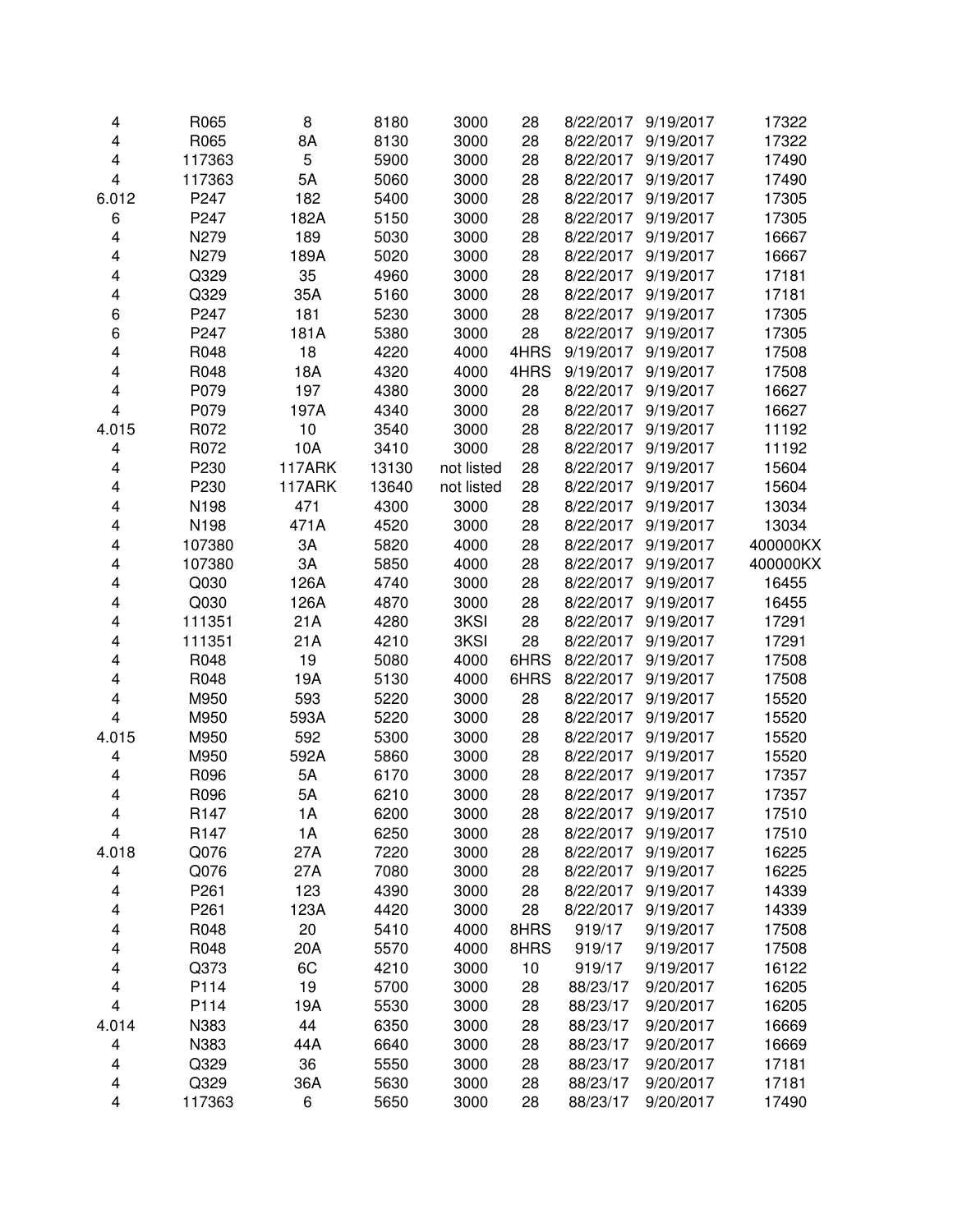| 4     | 117363 | 6A             | 5680 | 3000 | 28             | 88/23/17  | 9/20/2017 | 17490 |
|-------|--------|----------------|------|------|----------------|-----------|-----------|-------|
| 4     | R065   | 9              | 7520 | 3000 | 28             | 88/23/17  | 9/20/2017 | 17322 |
| 4     | R065   | <b>9A</b>      | 7250 | 3000 | 28             | 88/23/17  | 9/20/2017 | 17322 |
| 4     | R066   | 3              | 5380 | 3000 | 28             | 88/23/17  | 9/20/2017 | 16130 |
| 4     | R066   | 3A             | 5390 | 3000 | 28             | 88/23/17  | 9/20/2017 | 16130 |
| 4.009 | P083   | 35             | 5240 | 3000 | 28             | 88/23/17  | 9/20/2017 | 17256 |
| 4     | P083   | 35A            | 4960 | 3000 | 28             | 88/23/17  | 9/20/2017 | 17256 |
| 4     | Q015   | 217A           | 3690 | 3000 | 28             | 88/23/17  | 9/20/2017 | 16573 |
| 4     | Q015   | 217A           | 4110 | 3000 | 28             | 88/23/17  | 9/20/2017 | 16573 |
| 4     | Q031   | 212            | 5870 | 3000 | 28             | 88/23/17  | 9/20/2017 | 16486 |
| 4     | Q031   | 212A           | 5060 | 3000 | 28             | 88/23/17  | 9/20/2017 | 16486 |
| 4     | R126   | 13B            | 4230 | 3000 | $\overline{7}$ | 9/13/2017 | 9/20/2017 | 17102 |
| 4     | Q226   | $\overline{7}$ | 5980 | 4000 | 28             | 8/23/2017 | 9/20/2017 | 17449 |
| 4     | Q226   | 7A             | 6320 | 4000 | 28             | 8/23/2017 | 9/20/2017 | 17449 |
| 4     | P929   | 76             | 5850 | 3000 | 28             | 8/23/2017 | 9/20/2017 | 16546 |
| 4     | P929   | 76A            | 5870 | 3000 | 28             | 8/23/2017 | 9/20/2017 | 16546 |
| 4.001 | R220   | 5              | 4320 | 3000 | 28             | 8/23/2017 | 9/20/2017 | 15527 |
| 4     | R220   | 5A             | 4460 | 3000 | 28             | 8/23/2017 | 9/20/2017 | 15527 |
| 4     | Q308   | 10A            | 7640 | 3000 | 28             | 8/23/2017 | 9/20/2017 | 17202 |
| 4     | Q308   | 10A            | 7370 | 3000 | 28             | 8/23/2017 | 9/20/2017 | 17202 |
| 4     | Q292   | 16             | 6050 | 3000 | 28             | 8/23/2017 | 9/20/2017 | 17329 |
| 4     | Q292   | 16A            | 6260 | 3000 | 28             | 8/23/2017 | 9/20/2017 | 17329 |
| 4     | P922   | 74             | 5100 | 3000 | 28             | 8/23/2017 | 9/20/2017 | 16616 |
| 4     | P922   | 74A            | 5090 | 3000 | 28             | 8/23/2017 | 9/20/2017 | 16616 |
| 4     | Q375   | 9              | 7450 | 3000 | 28             | 8/23/2017 | 9/20/2017 | 15592 |
| 4     | Q375   | <b>9A</b>      | 8340 | 3000 | 28             | 8/23/2017 | 9/20/2017 | 15592 |
| 4.014 | R048   | 61             | 4820 | 3000 | 28             | 8/23/2017 | 9/20/2017 | 16370 |
| 4     | R048   | 61A            | 4890 | 3000 | 28             | 8/23/2017 | 9/20/2017 | 16370 |
| 4     | R048   | 62             | 6420 | 3000 | 28             | 8/23/2017 | 9/20/2017 | 16370 |
| 4     | R048   | 62A            | 6410 | 3000 | 28             | 8/23/2017 | 9/20/2017 | 16370 |
| 4     | 114592 | 13A            | 4680 | 3000 | 28             | 8/23/2017 | 9/20/2017 | 17091 |
| 4     | 114592 | 13A            | 4810 | 3000 | 28             | 8/23/2017 | 9/20/2017 | 17091 |
| 4     | R064   | 15A            | 4980 | 3000 | 28             | 8/23/2017 | 9/20/2017 | 17204 |
| 4     | R064   | 15A            | 4610 | 3000 | 28             | 8/23/2017 | 9/20/2017 | 17204 |
| 4     | R072   | 11             | 4490 | 3000 | 28             | 8/23/2017 | 9/20/2017 | 11192 |
| 4     | R072   | 11A            | 4640 | 3000 | 28             | 8/23/2017 | 9/20/2017 | 11192 |
| 4     | R035   | 15             | 3930 | 3000 | 29             | 8/22/2017 | 9/20/2017 | 17214 |
| 4     | R035   | 15A            | 4510 | 3000 | 29             | 8/22/2017 | 9/20/2017 | 17214 |
| 4     | M384   | 212            | 5900 | 3000 | 28             | 8/23/2017 | 9/20/2017 | 17961 |
| 4     | M384   | 212A           | 5770 | 3000 | 28             | 8/23/2017 | 9/20/2017 | 17961 |
| 4     | P047   | 294            | 5760 | 3000 | 28             | 8/23/2017 | 9/20/2017 | 17374 |
| 4.001 | P047   | 294A           | 5580 | 3000 | 28             | 8/23/2017 | 9/20/2017 | 17374 |
| 4     | Q318   | 12A            | 5950 | 3000 | 28             | 8/23/2017 | 9/20/2017 | 17085 |
| 4     | Q318   | 12A            | 6090 | 3000 | 28             | 8/23/2017 | 9/20/2017 | 17085 |
| 4     | P033   | 2A             | 4910 | 3000 | 28             | 8/23/2017 | 9/20/2017 | 17399 |
| 4     | P033   | 2A             | 4980 | 3000 | 28             | 8/23/2017 | 9/20/2017 | 17399 |
| 4     | Q029   | 98A            | 4620 | 4000 | 28             | 8/23/2017 | 9/20/2017 | 17378 |
| 4     | Q029   | 98A            | 4630 | 4000 | 28             | 8/23/2017 | 9/20/2017 | 17378 |
| 4     | Q318   | 13A            | 4780 | 3000 | 28             | 8/23/2017 | 9/20/2017 | 17086 |
| 4     | Q318   | 13A            | 4560 | 3000 | 28             | 8/23/2017 | 9/20/2017 | 17086 |
| 4     | M950   | 594            | 5620 | 3000 | 28             | 8/23/2017 | 9/20/2017 | 15520 |
| 4     | M950   | 594A           | 4820 | 3000 | 28             | 8/23/2017 | 9/20/2017 | 15520 |
|       |        |                |      |      |                |           |           |       |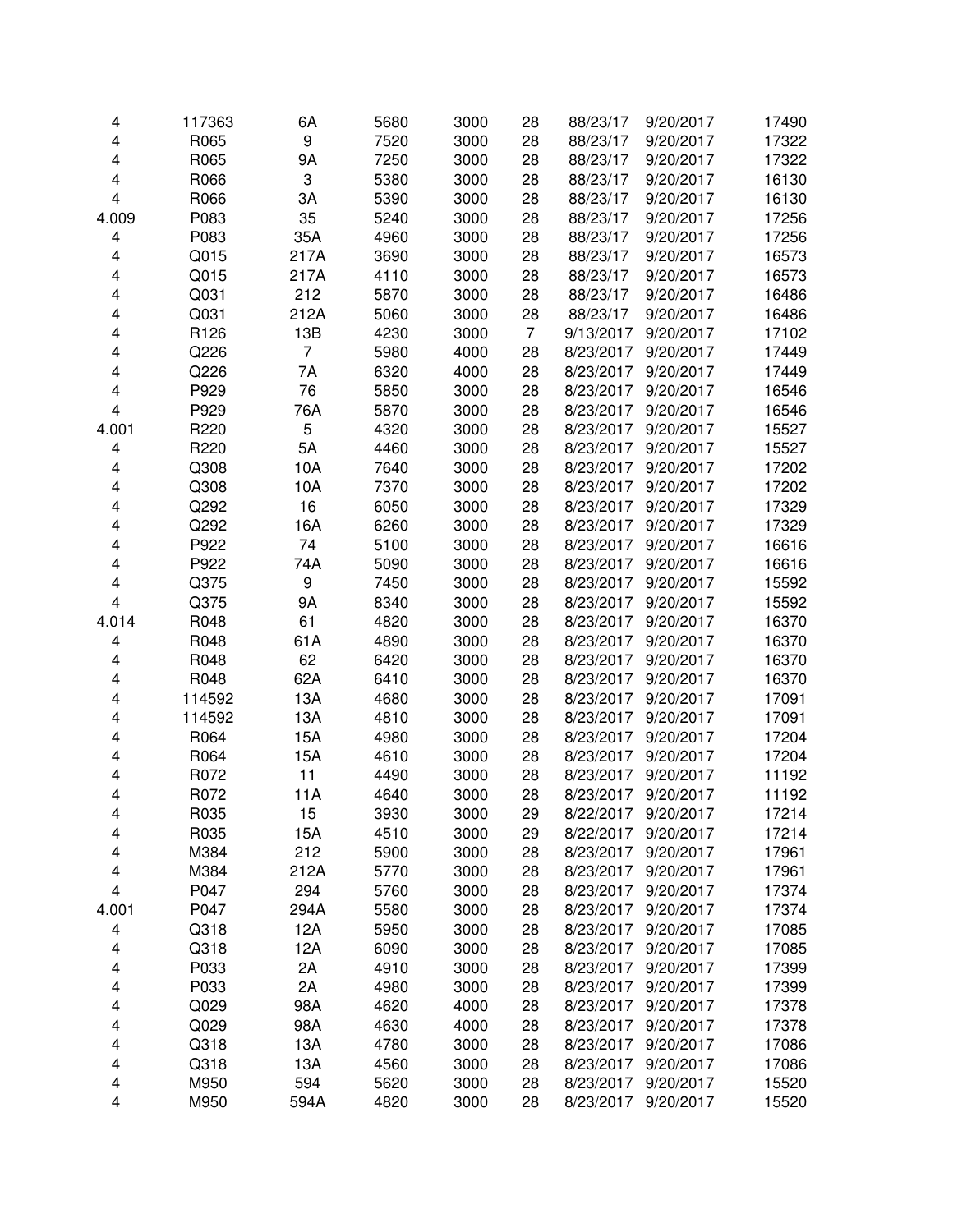| 4.013                   | Q029   | G16A                    | 6520  | 3000       | 28 | 8/23/2017              | 9/20/2017 | 17487 |
|-------------------------|--------|-------------------------|-------|------------|----|------------------------|-----------|-------|
| $\overline{\mathbf{4}}$ | Q029   | G16A                    | 6800  | 3000       | 28 | 8/23/2017              | 9/20/2017 | 17487 |
| 4                       | 117347 | 12D                     | 4790  | 4000       | 14 | 8/23/2017              | 9/20/2017 | 17206 |
| 4                       | 117347 | 12E                     | 4870  | 4000       | 14 | 8/23/2017              | 9/20/2017 | 17206 |
| 4                       | Q031   | 213                     | 5910  | 3000       | 28 | 8/23/2017              | 9/20/2017 | 16486 |
| 4                       | Q031   | 213A                    | 5510  | 3000       | 28 | 8/23/2017              | 9/20/2017 | 16486 |
| 4                       | Q015   | 218A                    | 4340  | 3000       | 28 | 8/24/2018              | 9/21/2017 | 16573 |
| 4                       | Q015   | 218A                    | 4500  | 3000       | 28 | 8/24/2018              | 9/21/2017 | 16573 |
| 4                       | 117363 | 7                       | 6190  | 3000       | 28 | 8/24/2018              | 9/21/2017 | 17490 |
| 4                       | 117363 | 7A                      | 6390  | 3000       | 28 | 8/24/2018              | 9/21/2017 | 17490 |
| 4                       | M384   | 213                     | 5830  | 3000       | 28 | 8/24/2018              | 9/21/2017 | 17461 |
| 4                       | M384   | 213A                    | 5740  | 3000       | 28 | 8/24/2018              | 9/21/2017 | 17461 |
| 4                       | Q930   | 10                      | 4270  | 3000       | 28 | 8/24/2018              | 9/21/2017 | 16096 |
| $\overline{\mathbf{4}}$ | Q930   | 10A                     | 4580  | 3000       | 28 | 8/24/2018              | 9/21/2017 | 16096 |
| 4.012                   | Q304   | 23A                     | 5010  | 4000       | 28 | 8/24/2018              | 9/21/2017 | 17128 |
| $\overline{\mathbf{4}}$ | Q304   | 23A                     | 4910  | 4000       | 28 | 8/24/2018              | 9/21/2017 | 17128 |
| $\overline{\mathbf{4}}$ | R037   | $\overline{\mathbf{4}}$ | 5400  | 3000       | 28 | 8/24/2018              | 9/21/2017 | 17248 |
| 4                       | R037   | 4A                      | 5480  | 3000       | 28 | 8/24/2018              | 9/21/2017 | 17248 |
| 4                       | R044   | 5                       | 5190  | 3000       | 28 | 8/24/2018              | 9/21/2017 | 16096 |
| 4                       | R044   | 5A                      | 5120  | 3000       | 28 | 8/24/2018              | 9/21/2017 | 16096 |
| 4                       | P033   | 40A                     | 4110  | 3000       | 28 | 8/24/2018              | 9/21/2017 | 15299 |
| 4                       | P033   | 40A                     | 4100  | 3000       | 28 | 8/24/2018              | 9/21/2017 | 15299 |
| 4                       | P230   | 656                     | 5200  | 3000       | 28 | 8/24/2018              | 9/21/2017 | 16170 |
| 4                       | P230   | 656A                    | 4930  | 3000       | 28 | 8/24/2018              | 9/21/2017 | 16170 |
| 4.02                    | R072   | 12                      | 5030  | 3000       | 28 | 8/24/2018              | 9/21/2017 | 11192 |
| 4                       | R072   | 12A                     | 5420  | 3000       | 28 | 8/24/2018              | 9/21/2017 | 11192 |
| 4                       | M950   | 595                     | 6020  | 3000       | 28 | 8/24/2018              | 9/21/2017 | 15520 |
| 4                       | M950   | 595A                    | 5830  | 3000       | 28 | 8/24/2018              | 9/21/2017 | 15520 |
| 4                       | R066   | 4ARK                    | 12680 | not listed | 28 | 8/24/2018              | 9/21/2017 | 17434 |
| $\overline{\mathbf{4}}$ | R066   | 4ARK                    | 12380 | not listed | 28 | 8/24/2018              | 9/21/2017 | 17434 |
| 4.011                   | N383   | 45                      | 5820  | 3000       | 28 | 8/24/2018              | 9/21/2017 | 16669 |
| 4                       | N383   | 45A                     | 6140  | 3000       | 28 | 8/24/2018              | 9/21/2017 | 16669 |
| 4                       | P079   | 198                     | 4710  | 3000       | 28 | 8/24/2018              | 9/21/2017 |       |
| 4                       |        |                         |       |            |    | 8/24/2018              | 9/21/2017 | 16627 |
|                         | P079   | 198A                    | 4620  | 3000       | 28 |                        |           | 16627 |
| 4                       | P247   | 183                     | 5080  | 3000       | 28 | 8/24/2017<br>8/24/2017 | 9/21/2017 | 16655 |
| 4                       | P247   | 183A                    | 5320  | 3000       | 28 |                        | 9/21/2017 | 16655 |
| 4                       | M063   | AO169A                  | 3300  | not listed | 28 | 8/24/2017              | 9/21/2017 | 17481 |
| 4                       | M063   | AO169A                  | 3300  | not listed | 28 | 8/24/2017              | 9/21/2017 | 17481 |
| 4                       | R040   | 14A                     | 4700  | 3000       | 28 | 8/24/2017              | 9/21/2017 | 17374 |
| 4                       | R040   | 14A                     | 4500  | 3000       | 28 | 8/24/2017              | 9/21/2017 | 17374 |
| 4.021                   | Q076   | 28A                     | 6640  | 3000       | 28 | 8/24/2017              | 9/21/2017 | 16225 |
| 4                       | Q076   | 28A                     | 6760  | 3000       | 28 | 8/24/2017              | 9/21/2017 | 16225 |
| 4                       | ?      | 1ARB                    | 11570 | 7000       | 28 | 8/24/2017              | 9/21/2017 | 17194 |
| 4                       | ?      | 1ARB                    | 11690 | 7000       | 28 | 8/24/2017              | 9/21/2017 | 17194 |
| 4                       | R064   | 16A                     | 7590  | 3000       | 28 | 8/24/2017              | 9/21/2017 | 17204 |
| 4                       | R064   | 16A                     | 7570  | 3000       | 28 | 8/24/2017              | 9/21/2017 | 17204 |
| 4                       | R064   | 17A                     | 5470  | 3000       | 28 | 8/24/2017              | 9/21/2017 | 17203 |
| 4                       | R064   | 17A                     | 5780  | 3000       | 28 | 8/24/2017              | 9/21/2017 | 17203 |
| 4                       | Q030   | 127A                    | 4020  | 3000       | 28 | 8/24/2017              | 9/21/2017 | 16455 |
| 4                       | Q030   | 127A                    | 4160  | 3000       | 28 | 8/24/2017              | 9/21/2017 | 16455 |
| 4.021                   | P261   | 124                     | 4220  | 3000       | 28 | 8/24/2017              | 9/21/2017 | 14339 |
| $\overline{\mathbf{4}}$ | P261   | 124A                    | 4390  | 3000       | 28 | 8/24/2017              | 9/21/2017 | 14339 |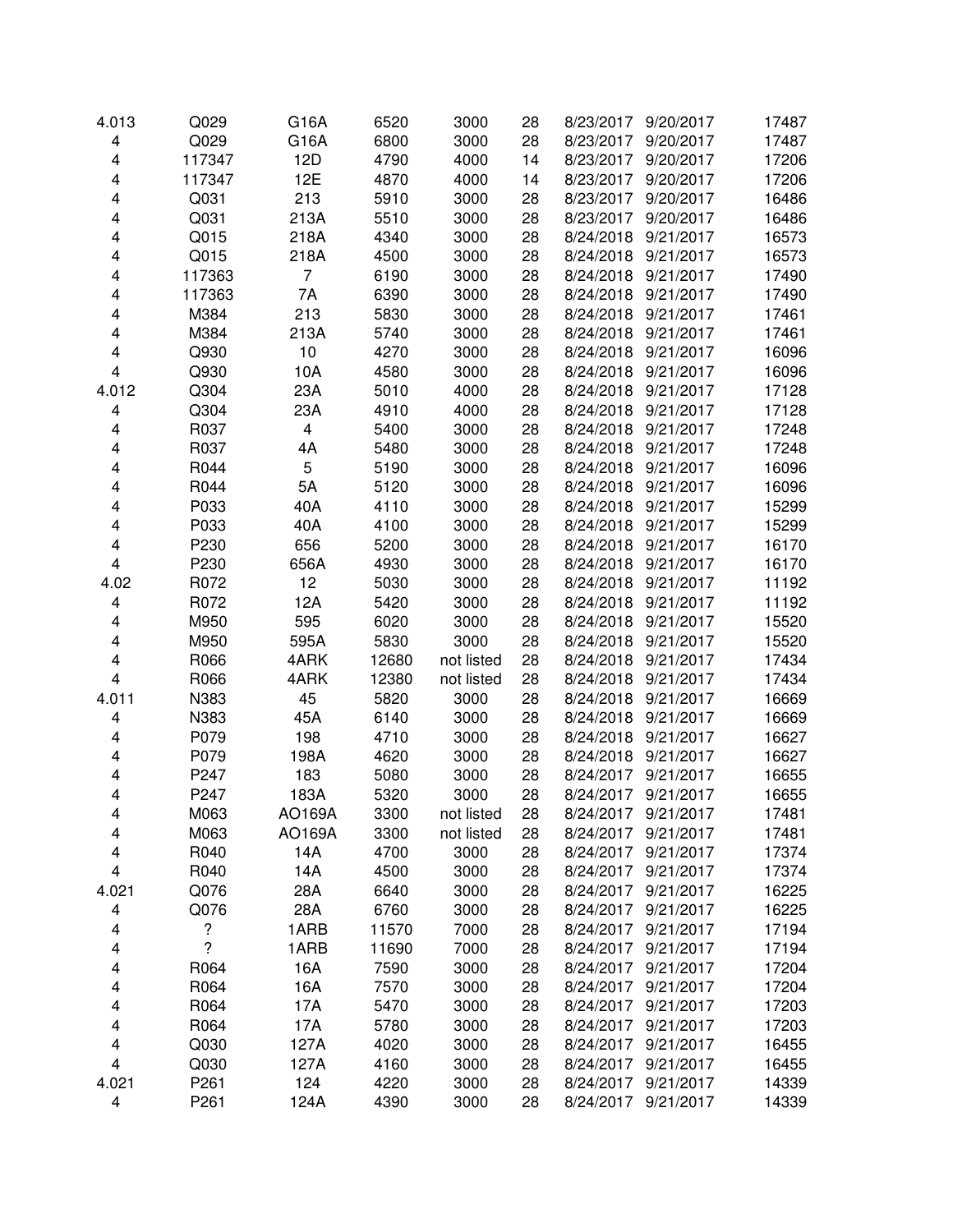| 4                            | P922       | 76            | 5620         | 3000 | 28             | 8/24/2017 | 9/21/2017 | 16616      |
|------------------------------|------------|---------------|--------------|------|----------------|-----------|-----------|------------|
| 4                            | P922       | 76A           | 5620         | 3000 | 28             | 8/24/2017 | 9/21/2017 | 16616      |
| 4                            | 117004     | 25            | 5500         | 3000 | 29             | 8/23/2017 | 9/21/2017 | 16608      |
| 4                            | 117004     | 25A           | 5260         | 3000 | 29             | 8/23/2017 | 9/21/2017 | 16608      |
| 4                            | Q373       | 6D            | 5050         | 3000 | 14             | 9/8/2017  | 9/22/2017 | 16122      |
| 4                            | R013       | 14B           | 4070         | 3000 | $\overline{7}$ | 9/15/2017 | 9/22/2017 | 17274      |
| 4                            | R013       | 14C           | 4070         | 3000 | $\overline{7}$ | 9/15/2017 | 9/22/2017 | 17274      |
| 4                            | Q031       | 215           | 5570         | 3000 | 28             | 8/25/2017 | 9/22/2017 | not listed |
| 4                            | Q031       | 215A          | 5460         | 3000 | 28             | 8/25/2017 | 9/22/2017 | not listed |
| 4.013                        | P922       | 78            | 4840         | 3000 | 28             | 8/25/2017 | 9/22/2017 | 16086      |
| 4.013                        | P922       | 78A           | 4880         | 3000 | 28             | 8/25/2017 | 9/22/2017 | 16086      |
| 4                            | Q226       | 8             | 4910         | 4000 | 28             | 8/25/2017 | 9/22/2017 | 17449      |
| 4                            | Q226       | 8A            | 4740         | 4000 | 28             | 8/25/2017 | 9/22/2017 | 17449      |
| 4                            | R189       | 9             | 3730         | 3000 | 28             | 8/25/2017 | 9/22/2017 | 17256      |
| 4                            | R189       | 9A            | 4100         | 3000 | 28             | 8/25/2017 | 9/22/2017 | 17256      |
| 4                            | Q292       | 17            | 7050         | 3000 | 28             | 8/25/2017 | 9/22/2017 | 17329      |
| 4                            | Q292       | 17A           | 7220         | 3000 | 28             | 8/25/2017 | 9/22/2017 | 17329      |
| 4                            | PIN 119940 | 1A            | 5000         | 3000 | 28             | 8/25/2017 | 9/22/2017 | 17132      |
| $\overline{\mathbf{4}}$      | PIN 119940 | 1A            | 4950         | 3000 | 28             | 8/25/2017 | 9/22/2017 | 17132      |
| 4.02                         | Q031       | 214           | 6680         | 3000 | 28             | 8/25/2017 | 9/22/2017 | 16486      |
| 4                            | Q031       | 214A          | 6550         | 3000 | 28             | 8/25/2017 | 9/22/2017 | 16486      |
| 4                            | N198       | 472           | 4880         | 3000 | 28             | 8/25/2017 | 9/22/2017 | 13034      |
| 4                            | N198       | 472A          | 4830         | 3000 | 28             | 8/25/2017 | 9/22/2017 | 13034      |
| 4                            | Q149       | 2             | 4670         | 3000 | 28             | 8/25/2017 | 9/22/2017 | 16490      |
| 4                            | Q149       | 2A            | 4300         | 3000 | 28             | 8/25/2017 | 9/22/2017 | 16490      |
| 4                            | Q029       | G17A          | 7400         | 3000 | 28             | 8/25/2017 | 9/22/2017 | 17487      |
| 4                            | Q029       | <b>G17A</b>   | 8290         | 3000 | 28             | 8/25/2017 | 9/22/2017 | 17487      |
| 4.013                        | P922       | 77            | 3250         | 3000 | 28             | 8/25/2017 | 9/22/2017 | 16616      |
| 4                            | P922       | 77A           | 3160         | 3000 | 28             | 8/25/2017 | 9/22/2017 | 16616      |
| 6                            | P247       | 184           | 4950         | 3000 | 28             | 8/25/2017 | 9/22/2017 | 17305      |
| 4                            | P247       | 184A          | 11560        | 3000 | 28             | 8/25/2017 | 9/22/2017 | 17305      |
| 4                            | P230       | 118ARK        | 14580        | 3000 | 28             | 8/25/2017 | 9/22/2017 | 15604      |
| 4                            | P230       | <b>118ARK</b> | 14020        | 3000 | 28             | 8/25/2017 | 9/22/2017 | 15604      |
| 4                            | N383       | 46            | 6120         | 3000 | 28             | 8/25/2017 | 9/22/2017 | 16669      |
| 4                            | N383       | 46A           | 6120         | 3000 | 28             | 8/25/2017 | 9/22/2017 | 16669      |
| 4                            | R056       | 6A            | 4900         | 3000 | 28             | 8/25/2017 | 9/22/2017 | 17130      |
| 4                            | R056       | 6A            | 4830         | 3000 | 28             | 8/25/2017 | 9/22/2017 | 17130      |
| 4                            | R077       | 24A           | 4870         | 3000 | 28             | 8/25/2017 | 9/22/2017 | 16573      |
| 4                            | R077       | 24A           | 4930         | 3000 | 28             | 8/25/2017 | 9/22/2017 | 16573      |
| 4.02                         | Q076       | 29A           | 6900         | 3000 | 28             | 8/25/2017 | 9/22/2017 | 16225      |
| 4                            | Q076       | 29A           | 6280         | 3000 | 28             | 8/25/2017 | 9/22/2017 | 16225      |
| 4                            | R064       | 18A           | 5010         | 3000 | 28             | 8/25/2017 | 9/22/2017 | 17204      |
| 4                            | R064       | 18A           | 5320         | 3000 | 28             | 8/25/2017 | 9/22/2017 | 17204      |
| 4                            | R064       | 189           | 4580         | 3000 | 28             | 8/25/2017 | 9/22/2017 | 17203      |
| 4                            | R064       | 189           | 4610         | 3000 | 28             | 8/25/2017 | 9/22/2017 | 17203      |
| 4                            | Q304       | 24A           | 5470         | 3000 | 28             | 8/25/2017 | 9/22/2017 | 17128      |
|                              | Q304       | 24A           |              | 3000 | 28             | 8/25/2017 | 9/22/2017 | 17128      |
| 4                            | P230       | 655           | 5190<br>5920 | 3000 | 28             | 8/25/2017 | 9/22/2017 |            |
| 6<br>6                       | P230       | 655A          |              | 3000 | 28             | 8/25/2017 | 9/22/2017 | 17296      |
|                              | P079       |               | 5740         |      |                | 8/25/2017 | 9/22/2017 | 17296      |
| 4<br>$\overline{\mathbf{4}}$ |            | 199           | 3910         | 3000 | 28             |           |           | 16627      |
|                              | P079       | 199A          | 3930         | 3000 | 28             | 8/25/2017 | 9/22/2017 | 16627      |
| 4.002                        | Q900       | 6             | 3260         | 3000 | 28             | 8/25/2017 | 9/22/2017 | 16545      |